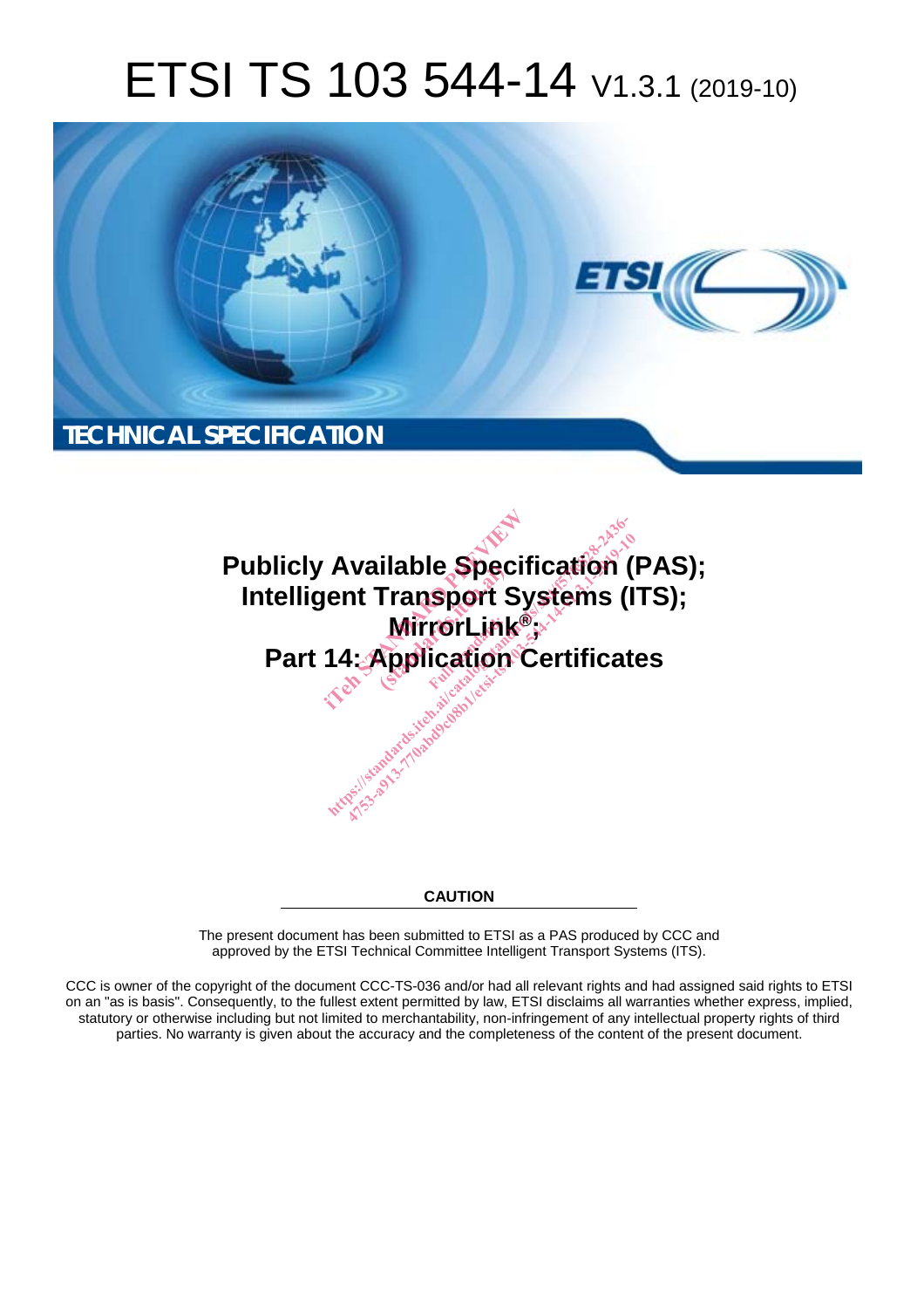Reference RTS/ITS-98-14

Keywords interface, ITS, PAS, smartphone

#### *ETSI*



The present document can be downloaded from: http://www.etsi.org/standards-search

The present document may be made available in electronic versions and/or in print. The content of any electronic and/or print versions of the present document shall not be modified without the prior written authorization of ETSI. In case of any existing or perceived difference in contents between such versions and/or in print, the prevailing version of an ETSI deliverable is the one made publicly available in PDF format at www.etsi.org/deliver.

Users of the present document should be aware that the document may be subject to revision or change of status. Information on the current status of this and other ETSI documents is available at https://portal.etsi.org/TB/ETSIDeliverableStatus.aspx

If you find errors in the present document, please send your comment to one of the following services: https://portal.etsi.org/People/CommiteeSupportStaff.aspx

#### *Copyright Notification*

No part may be reproduced or utilized in any form or by any means, electronic or mechanical, including photocopying and microfilm except as authorized by written permission of ETSI. The content of the PDF version shall not be modified without the written authorization of ETSI. The copyright and the foregoing restriction extend to reproduction in all media. ©ETSI 2019. © Car Connectivity Consortium 2011-2019. All rights reserved. ETSI logo is a Trade Mark of ETSI registered for the benefit of its Members. MirrorLink® is a registered trademark of Car Connectivity Consortium LLC. RFB® and VNC® are registered trademarks of RealVNC Ltd. UPnP® is a registered trademark of Open Connectivity Foundation, Inc. Other names or abbreviations used in the present document may be trademarks of their respective owners. **DECT™**, **PLUGTESTS™**, **UMTS™** and the ETSI logo are trademarks of ETSI registered for the benefit of its Members. **3GPP™**and **LTE™** are trademarks of ETSI registered for the benefit of its Members and of the 3GPP Organizational Partners. **oneM2M™** logo is a trademark of ETSI registered for the benefit of its Members and of the oneM2M Partners. **GSM®** and the GSM logo are trademarks registered and owned by the GSM Association.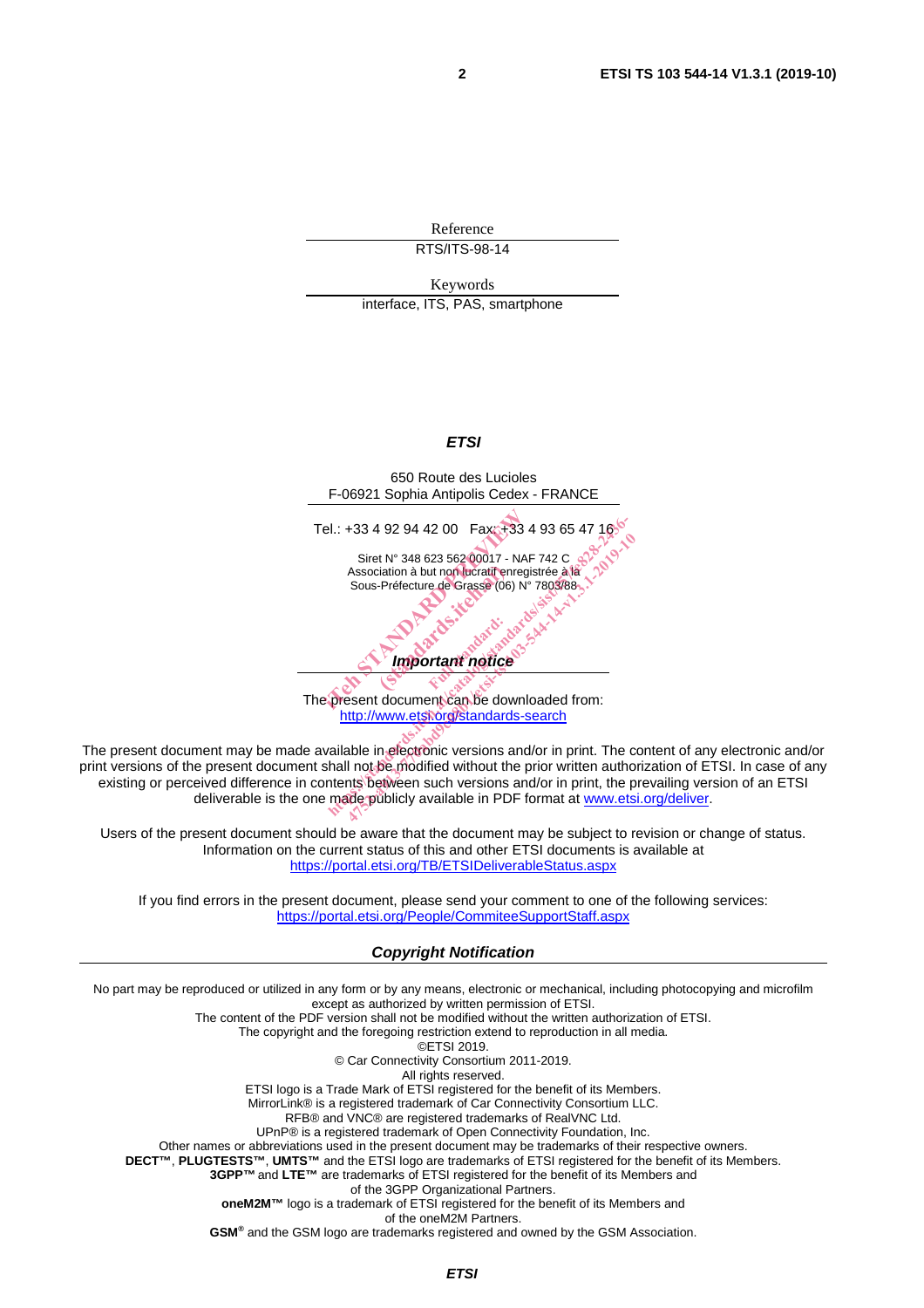# Contents

| $\mathbf{I}$   |                                                                           |  |  |
|----------------|---------------------------------------------------------------------------|--|--|
| 2              |                                                                           |  |  |
| 2.1            |                                                                           |  |  |
| 2.2            |                                                                           |  |  |
|                |                                                                           |  |  |
| 3              |                                                                           |  |  |
| 3.1<br>3.2     |                                                                           |  |  |
| 3.3            |                                                                           |  |  |
|                |                                                                           |  |  |
| 4              |                                                                           |  |  |
| 5              |                                                                           |  |  |
| 5.1            |                                                                           |  |  |
| 5.1.1          |                                                                           |  |  |
| 5.1.2          |                                                                           |  |  |
| 5.1.3          |                                                                           |  |  |
| 5.2            |                                                                           |  |  |
| 5.2.1          |                                                                           |  |  |
| 5.2.2          |                                                                           |  |  |
| 5.2.3          |                                                                           |  |  |
| 5.2.4          |                                                                           |  |  |
| 5.2.4.1        | Registered MirrorLink Server Platform Identifier N.C. Manuscrittorian (13 |  |  |
| 5.2.4.2        |                                                                           |  |  |
| 5.2.5          |                                                                           |  |  |
| 5.2.6<br>5.2.7 |                                                                           |  |  |
|                |                                                                           |  |  |
| 6              |                                                                           |  |  |
| 6.1            |                                                                           |  |  |
| 6.2            |                                                                           |  |  |
| 6.2.1          |                                                                           |  |  |
| 6.2.2<br>6.2.3 |                                                                           |  |  |
|                |                                                                           |  |  |
| 6.3<br>6.3.1   |                                                                           |  |  |
| 6.3.2          |                                                                           |  |  |
| 6.3.3          |                                                                           |  |  |
| 6.3.4          |                                                                           |  |  |
| 6.3.5          |                                                                           |  |  |
| 6.3.6          |                                                                           |  |  |
| 6.4            |                                                                           |  |  |
| 6.4.1          |                                                                           |  |  |
| 6.4.2          |                                                                           |  |  |
| 6.4.3          |                                                                           |  |  |
| 7              |                                                                           |  |  |
| 7.1            |                                                                           |  |  |
| 7.2            |                                                                           |  |  |
| 7.3            |                                                                           |  |  |
| 7.3.1          |                                                                           |  |  |
| 7.3.2          |                                                                           |  |  |
| 7.3.3          |                                                                           |  |  |
| 7.3.4          |                                                                           |  |  |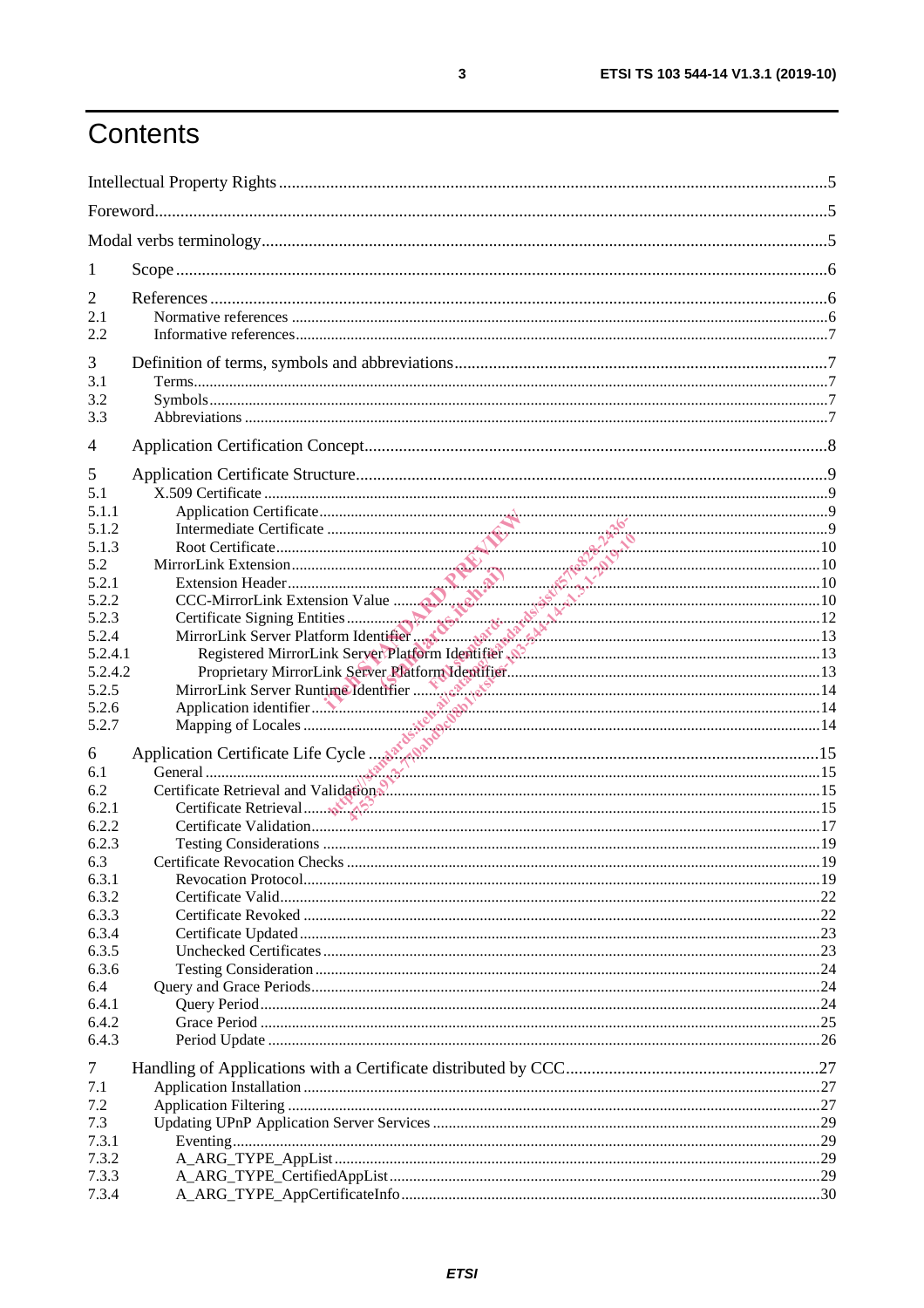| <b>Annex A (normative):</b>   |  |
|-------------------------------|--|
| <b>Annex B (informative):</b> |  |
| <b>Annex C</b> (informative): |  |
| <b>Annex D</b> (informative): |  |
|                               |  |

In Strandard Report of the Assessment (standards.itek.ai) https://standards.iteh.ai/catalogist/fores.here.org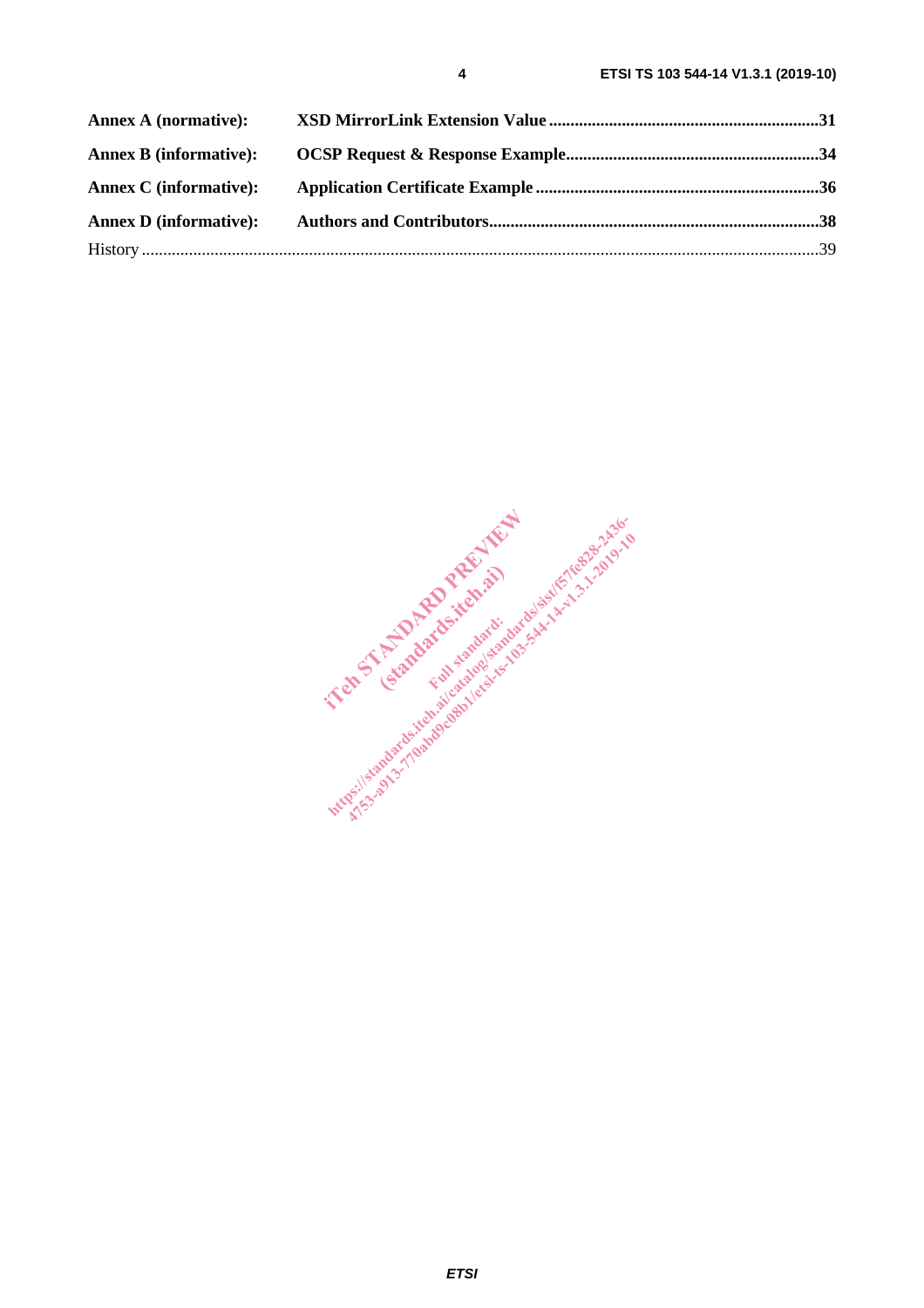# Intellectual Property Rights

#### Essential patents

IPRs essential or potentially essential to the present document may have been declared to ETSI. The information pertaining to these essential IPRs, if any, is publicly available for **ETSI members and non-members**, and can be found in ETSI SR 000 314: *"Intellectual Property Rights (IPRs); Essential, or potentially Essential, IPRs notified to ETSI in respect of ETSI standards"*, which is available from the ETSI Secretariat. Latest updates are available on the ETSI Web server (https://ipr.etsi.org/).

Pursuant to the ETSI IPR Policy, no investigation, including IPR searches, has been carried out by ETSI. No guarantee can be given as to the existence of other IPRs not referenced in ETSI SR 000 314 (or the updates on the ETSI Web server) which are, or may be, or may become, essential to the present document.

#### **Trademarks**

The present document may include trademarks and/or tradenames which are asserted and/or registered by their owners. ETSI claims no ownership of these except for any which are indicated as being the property of ETSI, and conveys no right to use or reproduce any trademark and/or tradename. Mention of those trademarks in the present document does not constitute an endorsement by ETSI of products, services or organizations associated with those trademarks.

# Foreword

This Technical Specification (TS) has been produced by ETSI Technical Committee Intelligent Transport Systems (ITS). i been produced by ETSI Technical Co duced by ETSI Techn

The present document is part 14 of a multi-part deliverable. Full details of the entire series can be found in part 1 [i.1].

# Modal verbs terminolog

In the present document "**shall**", "**shall not**", "**should**", "**should not**", "**may**", "**need not**", "**will**", "**will not**", "**can**" and "**cannot**" are to be interpreted as described in clause 3.2 of the ETSI Drafting Rules (Verbal forms for the expression of provisions). been produced by ETSI Technical Committee International reserves the standard standards of the entire series of the entire series of the entire series of the entire series of the entire series of the entire series of the e 47531 Technical Committee International Committee International Committee International Committee International Committee International Committee International Committee International Committee International Committee Inte

"**must**" and "**must not**" are **NOT** allowed in ETSI deliverables except when used in direct citation.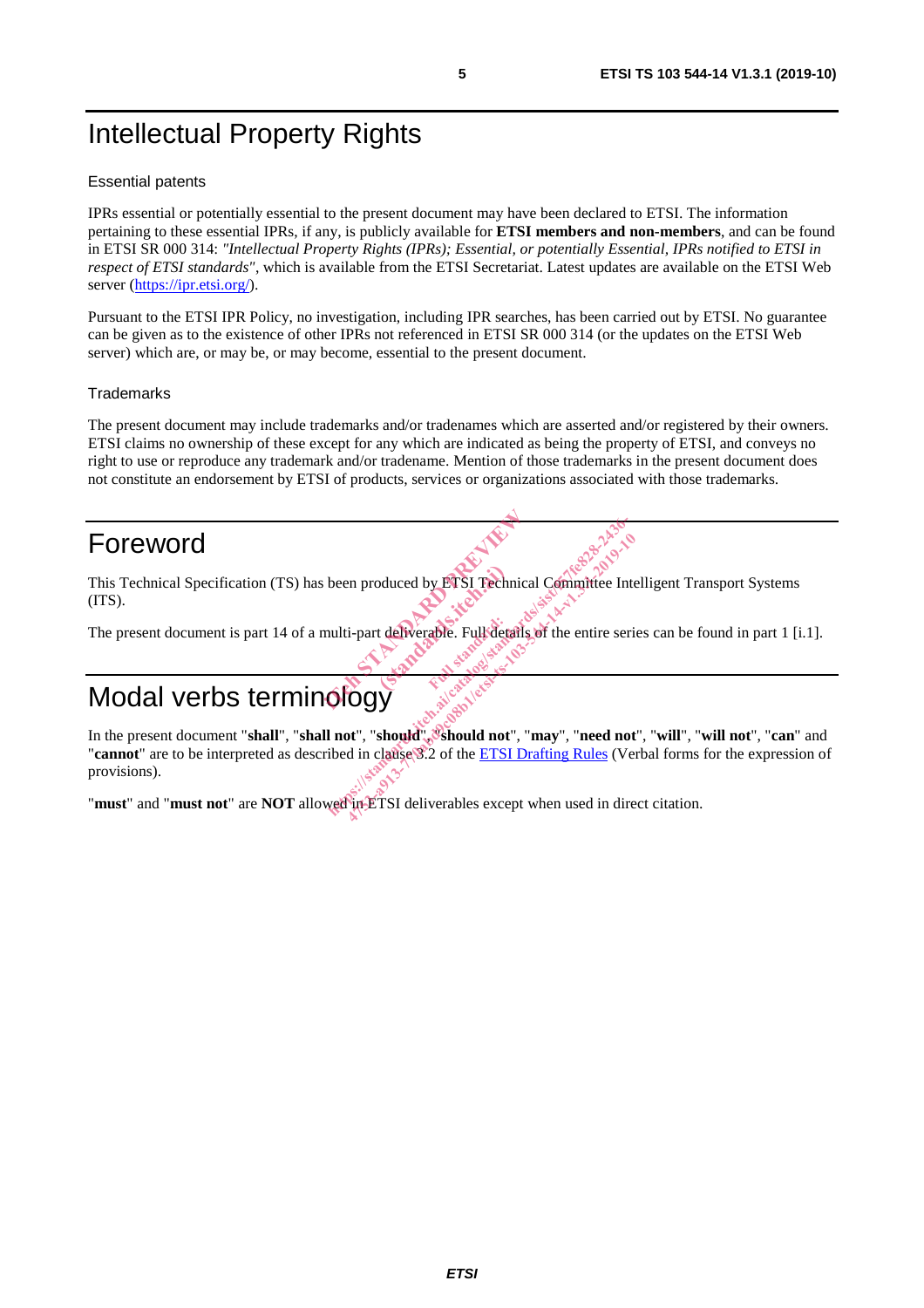# 1 Scope

The present document is part of the MirrorLink® specification which specifies an interface for enabling remote user interaction of a mobile device via another device. The present document is written having a vehicle head-unit to interact with the mobile device in mind, but it will similarly apply for other devices, which provide a color display, audio input/output and user input mechanisms.

MirrorLink provides the ability to run certified applications on MirrorLink server devices that can be launched from the MirrorLink client device. In order to improve safety and ensure a quality user experience, an application certification program is implemented that will control, which applications can be used with MirrorLink in drive on in non-drive situations.

## 2 References

#### 2.1 Normative references

References are either specific (identified by date of publication and/or edition number or version number) or non-specific. For specific references, only the cited version applies. For non-specific references, the latest version of the referenced document (including any amendments) applies.

Referenced documents which are not found to be publicly available in the expected location might be found at https://docbox.etsi.org/Reference. found to be publicly available in the exercise of the contract of the state of the application of the exercise of the state of the state of the state of the state of the state of the state of the state of the state of the bttp://www.ailable.in.the expected.focat<br>cluded in this clause were valid at the time of publ<br>re necessary for the application of the present documents.<br>"Internet X509 Public Key Infrastructure Certific<br>etf.org/html/rfc528

NOTE: While any hyperlinks included in this clause were valid at the time of publication, ETSI cannot guarantee their long-term validity. In this clause were valid<br>
sary for the application 47539 application of the expected focal<br>ded in this clause were valid at the time of publication<br>decessary for the application of the present documents<br>termet X309 Public Key Infrastructure Certific<br>for the strengthend in

The following referenced documents are necessary for the application of the present document.

- [1] IETF RFC 5280: "Internet X.509 Public Key Infrastructure Certificate", May 2008.
- NOTE: Available at http://tools.ietf.org/html/rfc528
- [2] IETF RFC 6960: "X.509 Internet Public Key Infrastructure Online Certificate Status Protocol OCSP", June 2013.
- NOTE: Available at http://tools.ietf.org/html/rfc6960.
- [3] ETSI TS 103 544-16 (V1.3.1): "Publicly Available Specification (PAS); Intelligent Transport Systems (ITS); MirrorLink®; Part 16: Application Developer Certificates".
- [4] ETSI TS 103 544-9 (V1.3.1): "Publicly Available Specification (PAS); Intelligent Transport Systems (ITS); MirrorLink®; Part 9: UPnP Application Server Service".
- [5] ETSI TS 103 544-15 (V1.3.1): "Publicly Available Specification (PAS); Intelligent Transport Systems (ITS); MirrorLink®; Part 15: Application Programming Interface (API) Level 1 & 2".
- [6] ETSI TS 103 544-22 (V1.3.1): "Publicly Available Specification (PAS); Intelligent Transport Systems (ITS); MirrorLink®; Part 22: Android Specific Specifications enabling AIDL-based MirrorLink® Applications".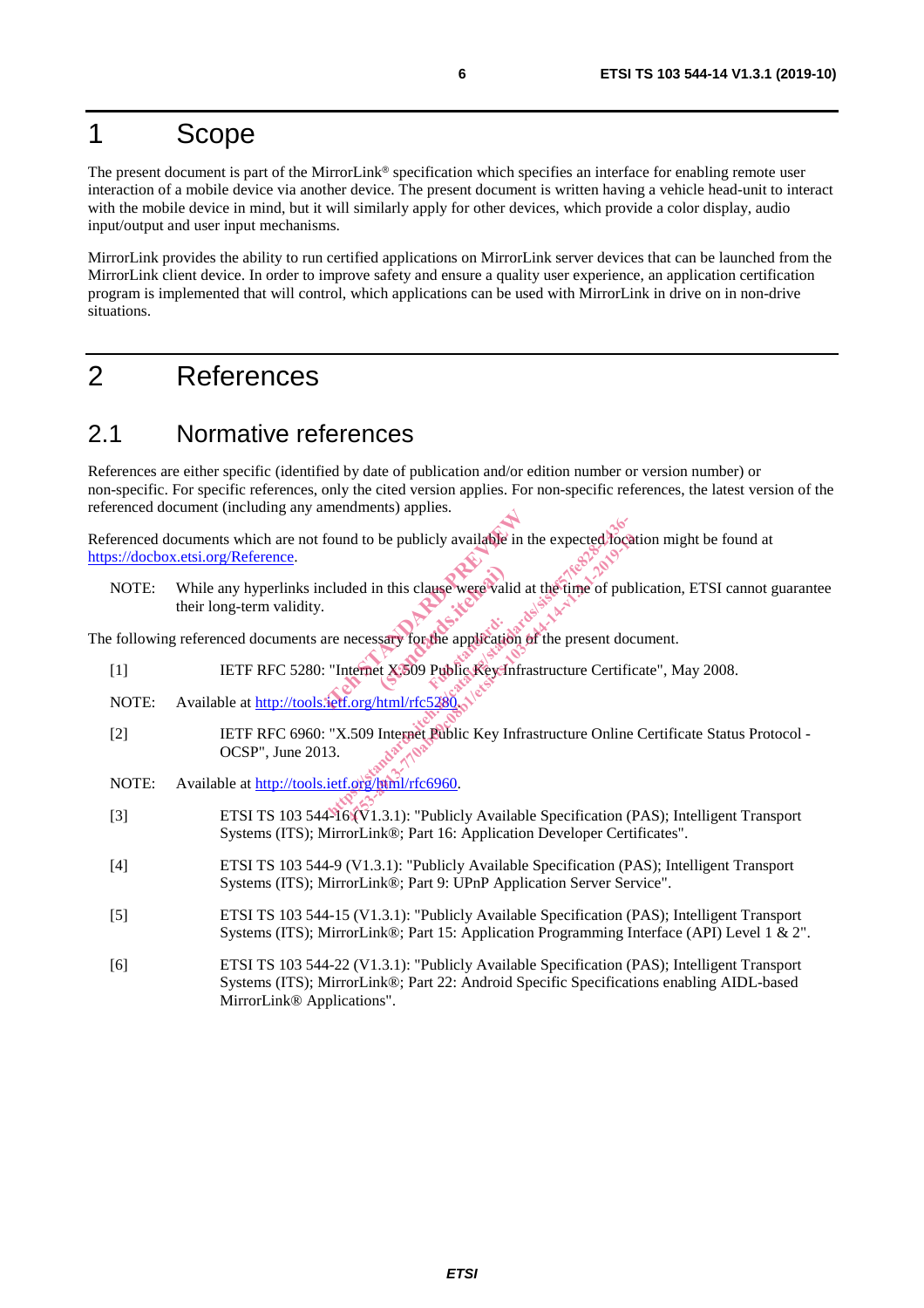#### 2.2 Informative references

References are either specific (identified by date of publication and/or edition number or version number) or non-specific. For specific references, only the cited version applies. For non-specific references, the latest version of the referenced document (including any amendments) applies.

NOTE: While any hyperlinks included in this clause were valid at the time of publication, ETSI cannot guarantee their long-term validity.

The following referenced documents are not necessary for the application of the present document but they assist the user with regard to a particular subject area.

[i.1] ETSI TS 103 544-1 (V1.3.1): "Publicly Available Specification (PAS); Intelligent Transport Systems (ITS); MirrorLink®; Part 1: Connectivity".

# 3 Definition of terms, symbols and abbreviations

3.1 Terms

Void.

3.2 Symbols

Void.

#### 3.3 Abbreviations

For the purposes of the present document, the following abbreviations apply: interesting abgreeations apply (standards.iteh.ai)

|             | Symbols<br>id.<br>3 Abbreviations<br>The purposes of the present document the following abbreviations apply.<br>England And Manufacturer |
|-------------|------------------------------------------------------------------------------------------------------------------------------------------|
|             |                                                                                                                                          |
|             |                                                                                                                                          |
|             |                                                                                                                                          |
| <b>ACMS</b> | <b>Application Certification Management System</b>                                                                                       |
| <b>AIA</b>  | Authority Information Accesser                                                                                                           |
| <b>API</b>  | <b>Application Programming Interface</b>                                                                                                 |
| <b>CA</b>   | Certificate Authority                                                                                                                    |
| <b>CCC</b>  | Car Connectivity Consortium                                                                                                              |
| <b>CN</b>   | Common Name                                                                                                                              |
| <b>CRL</b>  | <b>Certificate Revocation List</b>                                                                                                       |
| <b>CTS</b>  | <b>Conformance Test System</b>                                                                                                           |
| <b>DAP</b>  | <b>Device Attestation Protocol</b>                                                                                                       |
| <b>DER</b>  | Distinguished Encoding Rules                                                                                                             |
| <b>HTTP</b> | <b>HyperText Transfer Protocol</b>                                                                                                       |
| <b>IANA</b> | <b>Internet Assigned Numbers Authority</b>                                                                                               |
| <b>LLC</b>  | Logical Link Control                                                                                                                     |
| <b>NR</b>   | Non-Restricted                                                                                                                           |
| <b>OCSP</b> | <b>Online Certificate Status Protocol</b>                                                                                                |
| <b>OEM</b>  | Original Equipment Manufacturer                                                                                                          |
| <b>OS</b>   | <b>Operating System</b>                                                                                                                  |
| <b>PC</b>   | Personal Computer                                                                                                                        |
| <b>PMD</b>  | Process Management Document                                                                                                              |
| <b>RFB</b>  | <b>Remote Framebuffer</b>                                                                                                                |
| <b>RSA</b>  | Rivest-Shamir-Adleman                                                                                                                    |
| UPnP        | Universal Plug and Play                                                                                                                  |
| <b>URI</b>  | Uniform Resource Identifier                                                                                                              |
| <b>URL</b>  | Universal Resource Locator                                                                                                               |
| <b>UTF</b>  | Unicode Transformation Format                                                                                                            |
| <b>UUID</b> | Universally Unique IDentifier                                                                                                            |
| <b>VNC</b>  | Virtual Network Computing                                                                                                                |
| <b>WP</b>   | <b>Windows Phone</b>                                                                                                                     |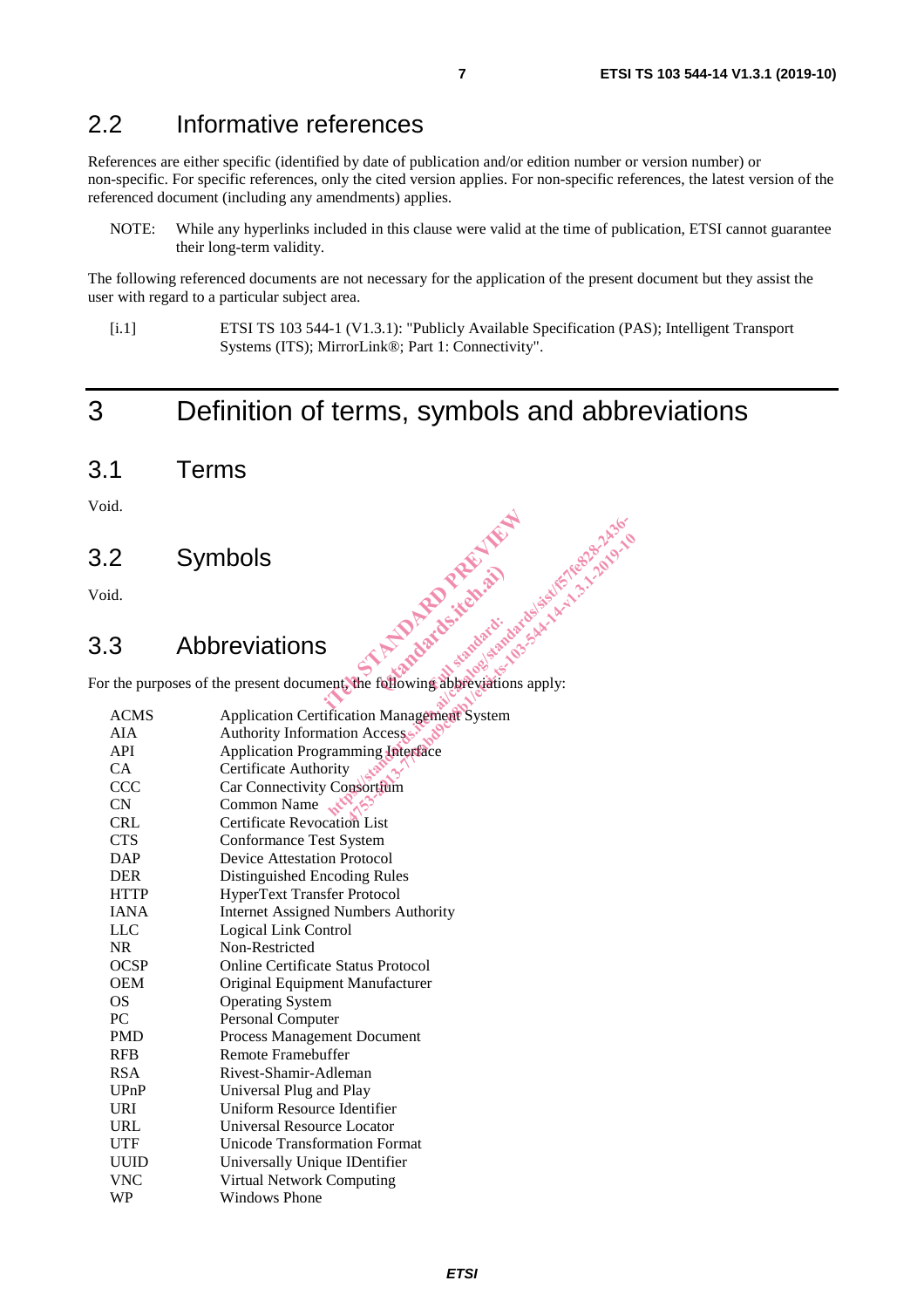XML eXtensible Markup Language XSD XML Schema Definition

# 4 Application Certification Concept

MirrorLink distinguishes three main categories of applications:

- 1) A **MirrorLink-Aware Application** describes an application that implements software interfaces, which can be used via MirrorLink. A MirrorLink-Aware Application does not have MirrorLink or CCC Member certification, as described below.
- 2) A **MirrorLink-Certified Application** describes the certification status of a MirrorLink-Aware Application, which is additionally fulfilling CCC application certification criteria. This category comes in two sub categories:
	- a) A **MirrorLink Base-Certified Application** is fulfilling CCC application certification criteria for basic MirrorLink Client and Server interoperability, usability and reliability.
	- b) A **MirrorLink Drive-Certified Application** is a MirrorLink Base-Certified Application, which is additionally approved by the CCC for use in a MirrorLink Client and Server system by a driver, while the vehicle is in motion.
- 3) A **Member-certified Application** describes the certification status of a MirrorLink-Aware Application, which is additionally fulfilling CCC Member application certification criteria. This category comes in two subcategories: cation describes the certification status<br>
C Member application certification crit<br>
ified Application is diffilling the CCC<br>
CCC Member's MirrorLink Client int<br>
tified Application is a Member Base-<br>
see in a MirrorLink Ser
	- a) A **Member Base-Certified Application** is fulfilling the CCC Member's certification criteria for basic MirrorLink Server and CCC Member's MirrorLink Client interoperability, usability and reliability.
	- b) A **Member Drive-Certified Application** is a Member Base-Certified Application and is approved by the CCC Member for use in a MirrorLink Server and CCC Member's MirrorLink Client system by a driver, while the vehicle in in motion.  $\sim$ plication is fulfilling the<br>ember's Mirror Link Click<br>pplication is a Member<br>firror Link Server and deten. **M** is a Member ation describes the certification status of a Mintor<br>Member application certification criteria. This can<br>died Application is diffilling the CCC Member's CCC<br>CCC Member's MirrorLink Client interoperability<br>ified Application [4753-a913-770abd9c08b1/etsi-ts-103-544-14-v1.3.1-2019-10](��AM��.�.�av�{7��3�<	�`��H)���¨.��S�=c>���ih�I��? ݙ@V���Z�qEOw�H������{��3���S\1c�	.]�*ON��[�-��ˑW����@�0h)

Certified applications will have an Application Certificate containing information about the application, relevant for allowing it in drive or non-drive mode (App Info), along with information (App ID) how the application can be securely identified on the MirrorLink Server device.

As shown in Figure 1, an application is downloaded from any application store and installed on the MirrorLink Server device. The application may come with a self-signed application certificate, which provides necessary information for the application advertisements as a MirrorLink-Aware Application.

In addition, the MirrorLink Server will retrieve the Application's associated MirrorLink or Member Certificate from the Application Certificate Management System (ACMS). The application identification information is used to securely link the application certificate to the downloaded and installed application. The MirrorLink Server device will be able to validate with the ACMS, whether the available application certificate is still valid.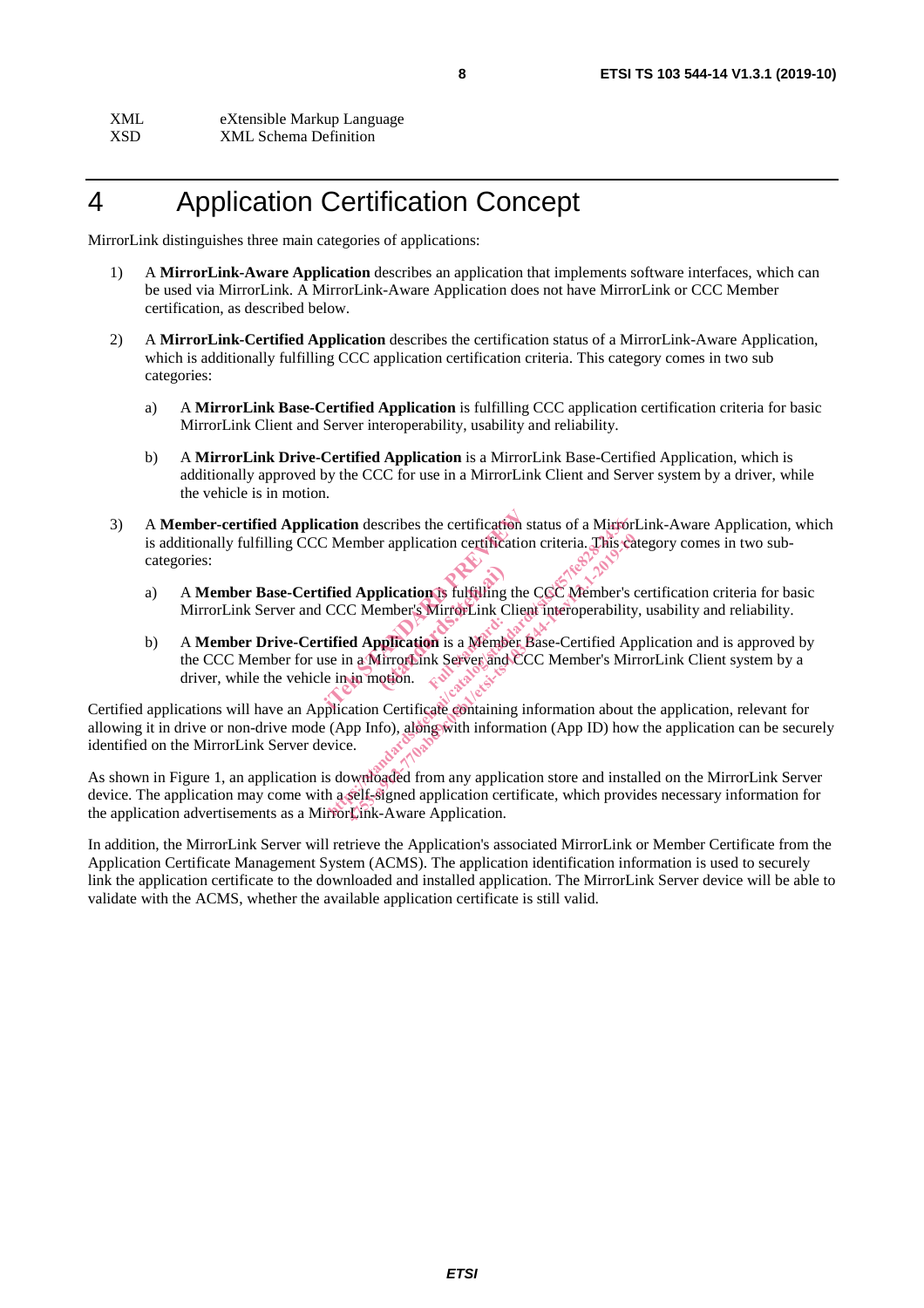

#### **Figure 1: Application Certification Architecture (MirrorLink Server View)**

The MirrorLink Server device will take the application information out of the validated application certificate and present the information to the MirrorLink Client devices.

Within the present document, we use the term **restricted** mode, to refer to the condition, when driver distraction rules have to be followed (e.g. while driving). The term **non- restricted** mode is used to refer to the condition, when driver distraction rules have not to be followed (e.g. while being parked). Figure 1: Application Certification Architecture (Mir<br>
The MirrorLink Server device will take the application information out of the<br>
present the information to the MirrorLink Client devices.<br>
Within the present document, mt devices. - restricted m the application information out of the validated a<br>tink Client devices.<br>the term restricted mode, to refer to the condition,<br>the term restricted mode, to refer to the condition,<br>can be started and distinct of the condition e application information out of the validated in Client devices.<br>
The term restricted mode, to refer to the condition,<br>
The term non-restricted mode is used to refer<br>
e.g. while being parked), and the condition,<br>
e.g. whi

# 5.1 X.509 Certificate

#### 5.1.1 Application Certificate

Application Certificates shall be a public key X.509 version 3 certificate as specified in [1].

MirrorLink uses long-lived Application Certificates. The signing Certification Authority should set an expiration date of 10 years from the date of signing, but it shall not be longer than the expiration date of the signing root or intermediate certificate.

Application Certificates shall use 2 048-bit RSA keys with SHA-256 or SHA-512 signature algorithms.

#### 5.1.2 Intermediate Certificate

Hierarchy of certification authorities (CAs) may be used for application certification. In case intermediate CAs are used, the entire certificate chain up to the root CA shall be provided to the MirrorLink Server together with the application certificate.

The Intermediate certificate, which signed by the CCC root CA, shall have a Common Name (CN) in the issuer information, identical to "ACMS CA"; otherwise the certificate shall not be accepted. A valid example issuer information is given below:

Issuer: O=Car Connectivity Consortium, CN=ACMS CA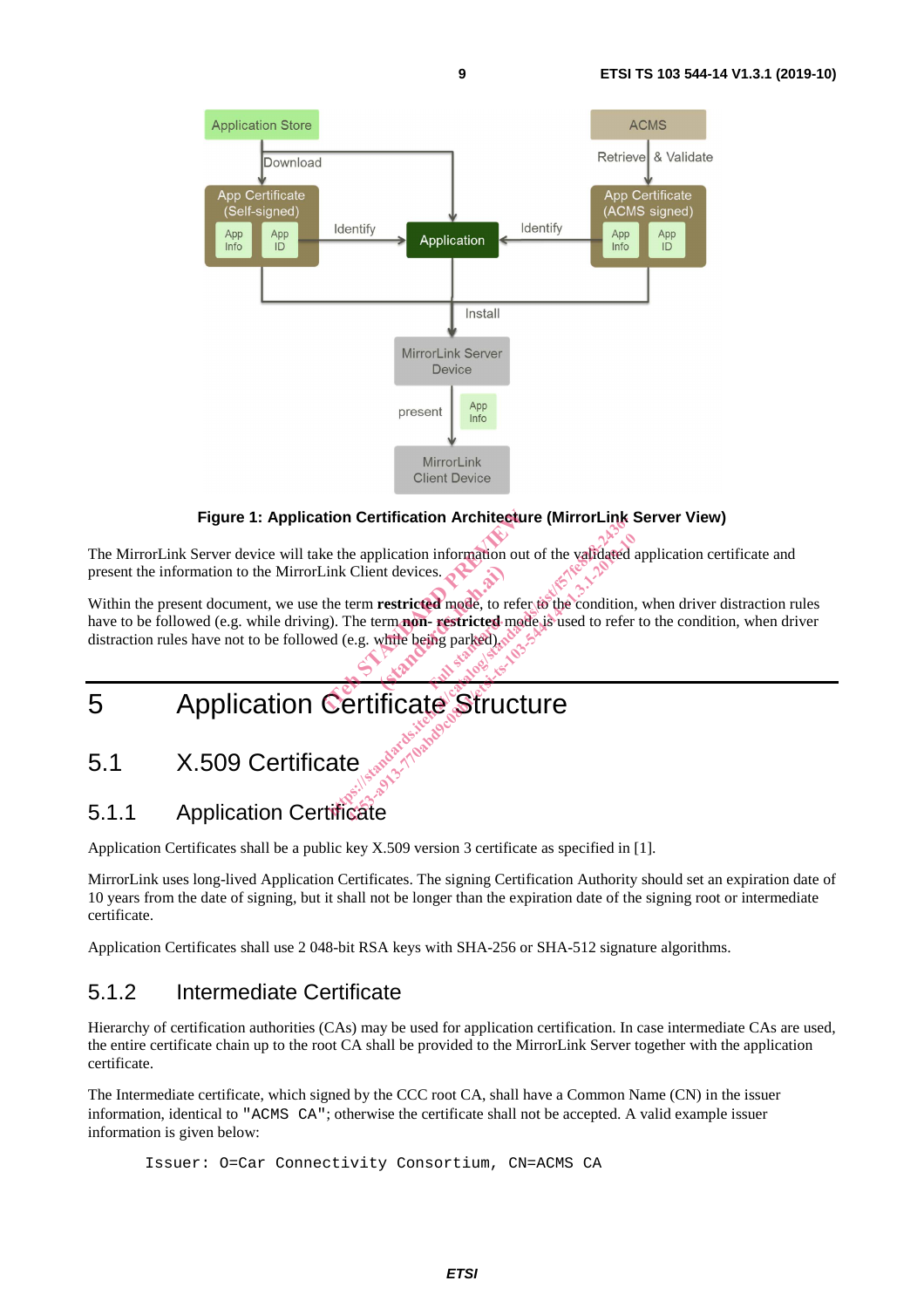An Intermediate Certificate should have an expiration date of 20 years from the date of signing, but it shall not be longer than the expiration date of the signing root certificate.

Any Intermediate Certificate shall use 4 096-bit RSA keys with SHA-512 signature algorithms.

#### 5.1.3 Root Certificate

The signing certification authority's Root Certificate, a hash of it or a hash of its public key shall be stored in the MirrorLink Server. Access to the certificate's public key shall be read-only.

Expiration date of the root certificate shall be 20 years from the date of signing.

Root Certificate shall use 4 096-bit RSA keys with SHA-512 signature algorithms.

The Root Certificate shall be identical to the DAP Root Certificate.

### 5.2 MirrorLink Extension

#### 5.2.1 Extension Header

The X.509v3 [1] extension header shall have the following format. The CCC-MirrorLink Extension Id is provided from IANA. The identifier shall be provided without any "<>" delimiter. Its value is outside the scope of the present document:

```
X509v3 extensions: 
          CCC-MirrorLink Extension:<br>extnId: 1.3.6.1.4.
                                               extnId: 1.3.6.1.4.1.41577.2.1
                     critical: no
extnValue: DER:<DER encoded XML, as specified below>
                                                                              d without any ">" delimiter the value
                                                                                                1 as specified below
                                                                                Hendrick State is outside to the standard and AML, as specified belows is the standard of the standard significant catalog is the standard of the standard control of the state of the state of the state of the state of the 
                                                                                      17.2.1<br>
1 XML, as specified belows A A A 2-2019-10<br>
or guery period, drive Grace and baseGrace are<br>
Xtension Value<br>
format in Table 1. Detailed description of the e<br>
14_ARG_TYPE_AppCertificateInfo in [4].
```
The CCC-MirrorLink-OCSP extensions for *queryPeriod*, *driveGrace* and *baseGrace* are defined later on clause 6.4.3. egetied gel

### 5.2.2 CCC-MirrorLink Extension Value

The DER encoded XML shall follow the format in Table 1. Detailed description of the elements can be found in the definitions of *A\_ARG\_TYPE\_AppList* and *A\_ARG\_TYPE\_AppCertificateInfo* in [4].

| <b>Element</b> | <b>Description</b>                                                                                                                                                                                   | <b>Parent</b> | <b>Availability</b> |
|----------------|------------------------------------------------------------------------------------------------------------------------------------------------------------------------------------------------------|---------------|---------------------|
| certificate    | MirrorLink Application Certificate.                                                                                                                                                                  |               | Required            |
| version        | Version of the certificate.<br>NOTE: This version corresponds to the Certificate<br>Version, mainly the structure of this XML. It does<br>not correspond to the MirrorLink specification<br>version. | certificate   | Optional            |
| majorVersion   | Major Version (it shall be 1).<br>Type: Unsigned integer.<br>Default: 1.                                                                                                                             | version       | Optional            |
| minorVersion   | Minor Version.<br><b>Type:</b> Unsigned integer.<br>Default: 0.                                                                                                                                      | version       | Optional            |
| appIdentifier  | Platform specific application identifier (defined in<br>Annex B).                                                                                                                                    | certificate   | Required            |
| appListEntry   | Application entry for the UPnP Application Server Service<br>A_ARG_TYPE_AppList listing.                                                                                                             | certificate   | Required            |
| name           | Application name.                                                                                                                                                                                    | appListEntry  | Required            |

#### **Table 1: MirrorLink Extension Header extnValue XML**